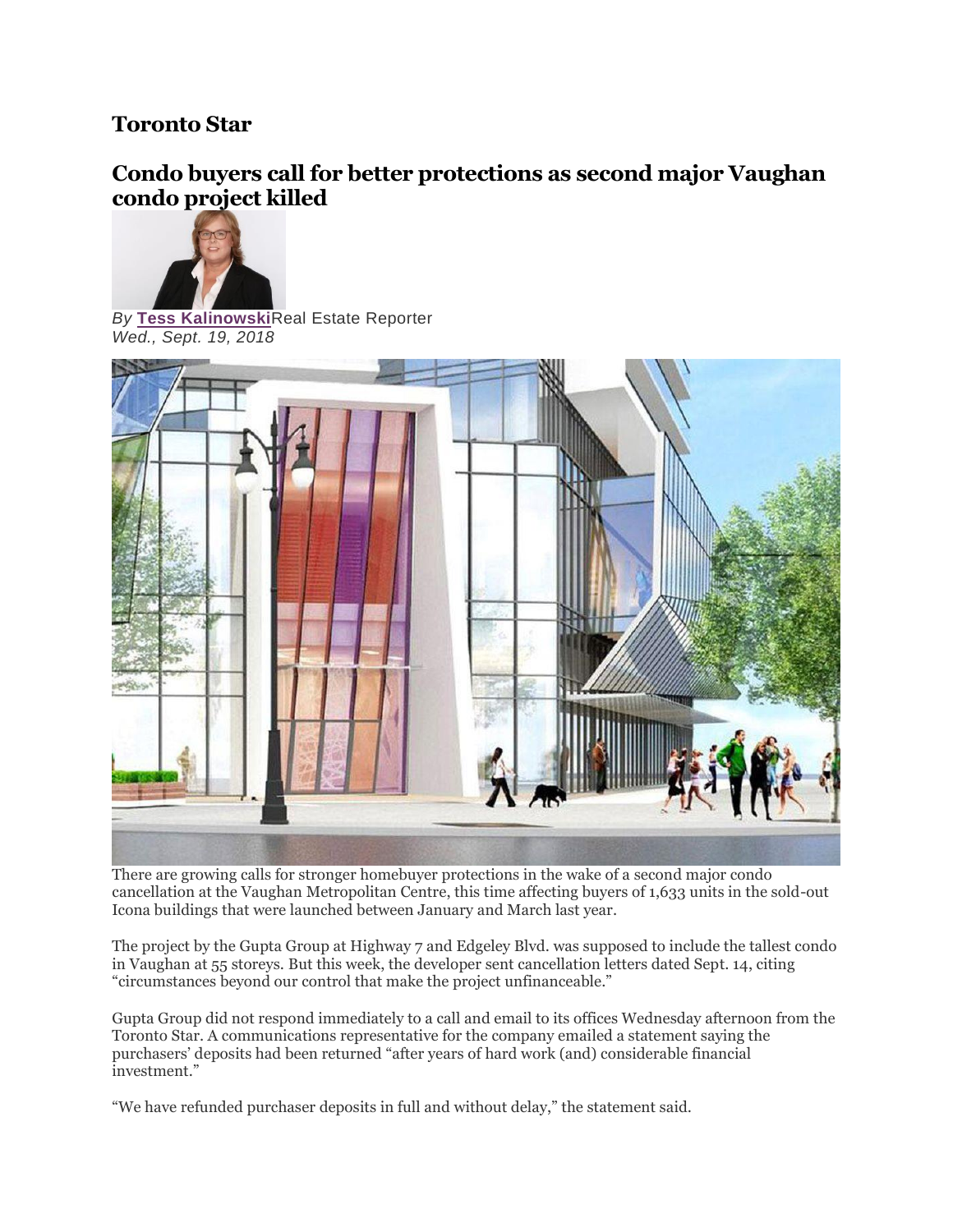But that did little to appease angry, disappointed buyers in the project, who told the Star they had only recently paid the last instalments on their deposits.

"It's not fair," said Patricia DeBartolo, who invested in a \$530,000, three-bedroom condo for her daughters to live in while attending school and starting their careers in Toronto.

"If (the Gupta Group) can't get the financing or they want to turn around and sell it for more money we can't stop them. But it's not correct that they've had our money for a year, an interest-free loan to use it as they want," she said.

The Bradford woman, who works in Vaughan, said she bought a condo in February 2017, in part because it made financial sense to own it given high Toronto rents and the Icona's proximity to a new TTC station.

"At that time it was perfect. Now you'd never get that and I certainly wouldn't go and spend \$700,000 for a condo, which is what they're going for at those sizes," said DeBartolo.

The cancellation comes about six months after [Liberty Developments cancelled the Cosmos](https://www.thestar.com/business/2018/09/05/vaughan-condo-buyers-take-developer-to-court-over-cancelled-project.html) condos along the same stretch of Highway 7. About half the buyers in that three-tower project of about 1,000 units are asking a court to cancel their purchase agreements so they can sue the developer for the lost appreciation on their purchases during the two years in which Liberty held their deposits.

## **You might be interested in**



**[Toronto is segregated by race and income. And the numbers are ugly](https://www.thestar.com/news/gta/2018/09/30/toronto-is-segregated-by-race-and-income-and-the-numbers-are-ugly.html?li_source=LI&li_medium=star_web_ymbii)**

**[Doug Ford kills Drive Clean emissions testing](https://www.thestar.com/news/queenspark/2018/09/27/premier-doug-ford-ending-drive-clean-plan.html?li_source=LI&li_medium=star_web_ymbii)**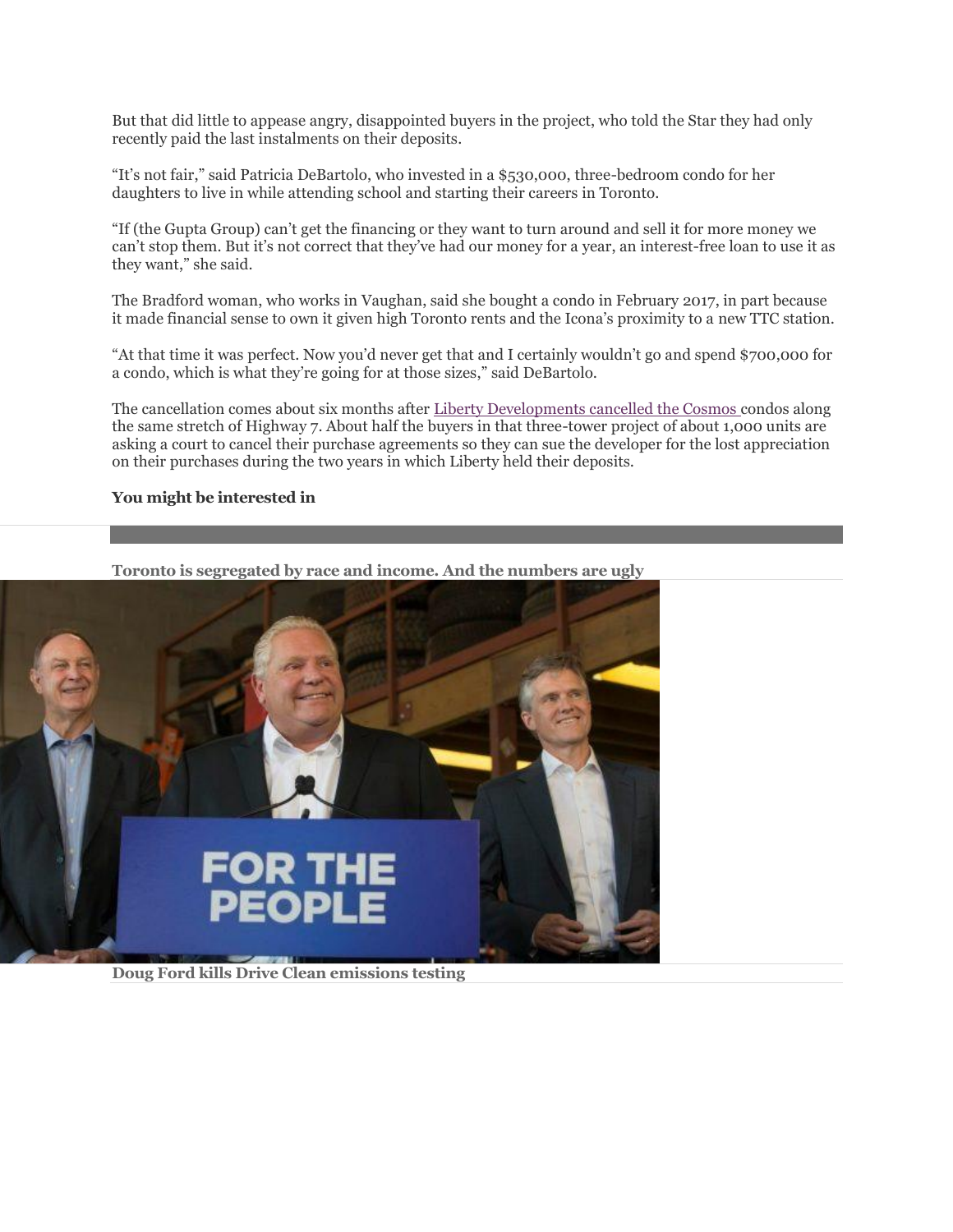

**[Vaughan condo buyers take developer to court over cancelled project](https://www.thestar.com/business/2018/09/05/vaughan-condo-buyers-take-developer-to-court-over-cancelled-project.html?li_source=LI&li_medium=star_web_ymbii)** Lawyer Ted Charney, who is representing the Cosmos buyers, said he was swamped with emails from Icona purchasers on Wednesday. He said the province and building industry regulator Tarion need to do more for buyers when developers kill projects for vague or undisclosed reasons.

"Tarion is supposed to protect consumers. So far as we know it has done nothing about the last cancelled project (Cosmos). Nor has the provincial government or Premier (Doug) Ford. Therefore it should come as no surprise that in today's condominium market projects will continue to be cancelled for lack of "satisfactory financing," he said.

"Icona Developments Inc. has not disclosed to purchasers how it went about meeting its contractual obligations to make all reasonably commercial efforts to secure satisfactory financing," added Charney.

Buyer Drita Jakupovski borrowed against her home to invest in the Icona condo. By the time her son, who is still in high school, is ready to own a home it won't be affordable, she said.

There have been 11 residential project cancellations representing about 4,000 units since early 2017, according to Shaun Hildebrand, president of Urbanation, a market research company. He thinks the Toronto area could potentially see more, but nothing on the scale of Icona and Cosmos.

"Many of the projects that appeared to be candidates for cancellation a few months ago have now started work on their sites, so the list has been pared down quite a lot," he said.

The City of Vaughan had not been formally notified about the Icona cancellation, said a statement attributed to Mayor Maurizio Bevilacqua.

"To have heard about it through the media is extremely unfortunate, and we are now looking into the matter," it said. "This is disappointing and a poor way to do business in our city."

In another statement, the City of Vaughan said it shares the buyers' frustration and disappointment, but that consumer protection is the province's jurisdiction.

"City council sent a formal written request to the ministry of government and consumer services in May 2018, asking for a review of the legislation governing the marketing, presale and cancellation of pre